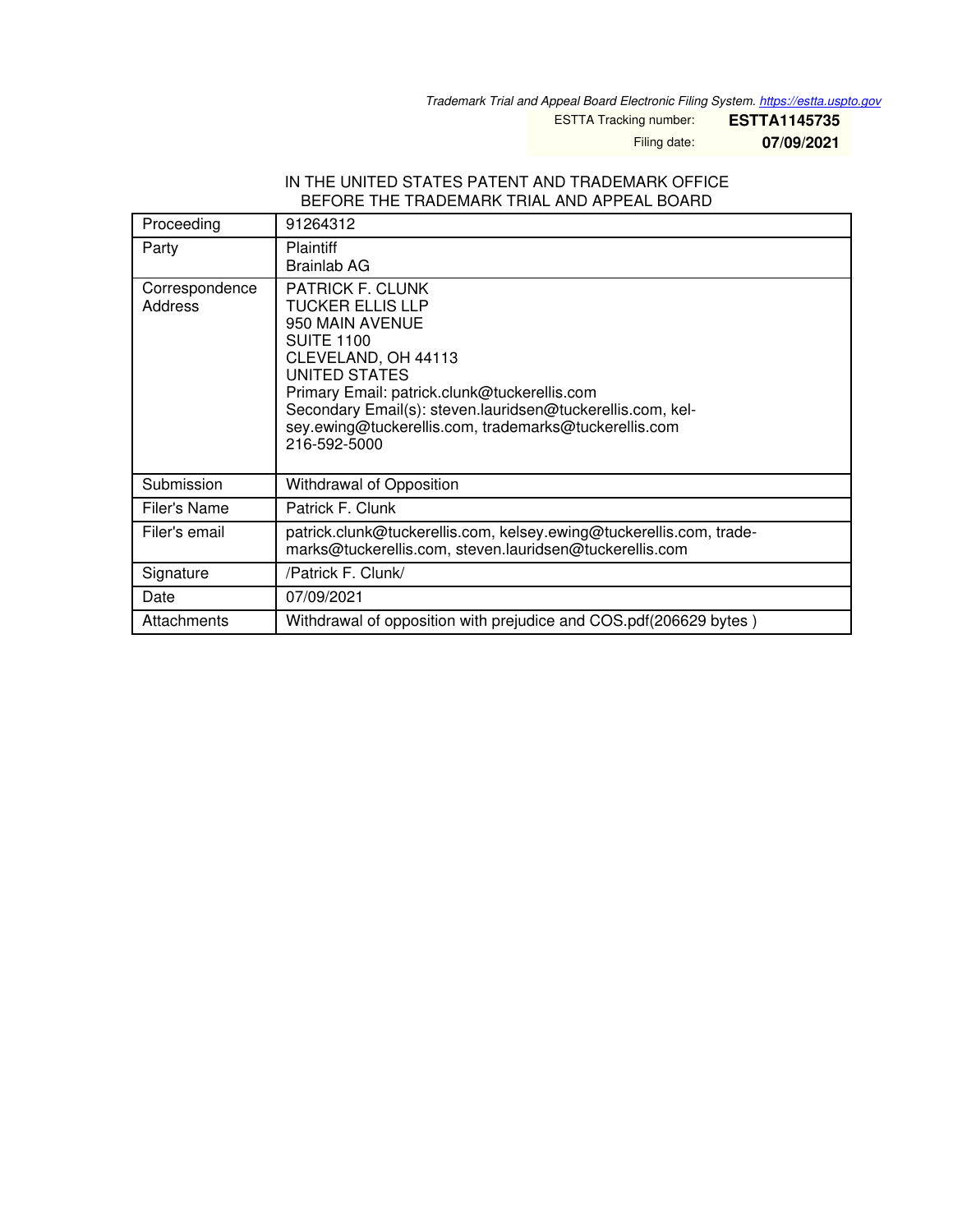## **IN THE UNITED STATES PATENT AND TRADEMARK OFFICE TRADEMARK TRIAL AND APPEAL BOARD**

In the Matter of Trademark Application Serial No. 79/276,192 For the mark: CLEVERCURVE Published: July 8, 2020

BRAINLAB AG

Opposer,

v.

KARL STORZ SE & CO. KG

Applicant.

Opposition No. 91264312

## **OPPOSER'S WITHDRAWAL OF OPPOSITION PROCEEDING**

Opposer Brainlab AG hereby withdraws this opposition proceeding with prejudice.

Respectfully submitted,

Date: July 09, 2021

By /s/Patrick F. Clunk

Patrick F. Clunk Steven E. Lauridsen TUCKER ELLIS LLP Attorneys for Opposer 950 Main Avenue, Suite 1100 Cleveland, OH 44113 Tel: 216.592.5000 Fax: 216.592.5009